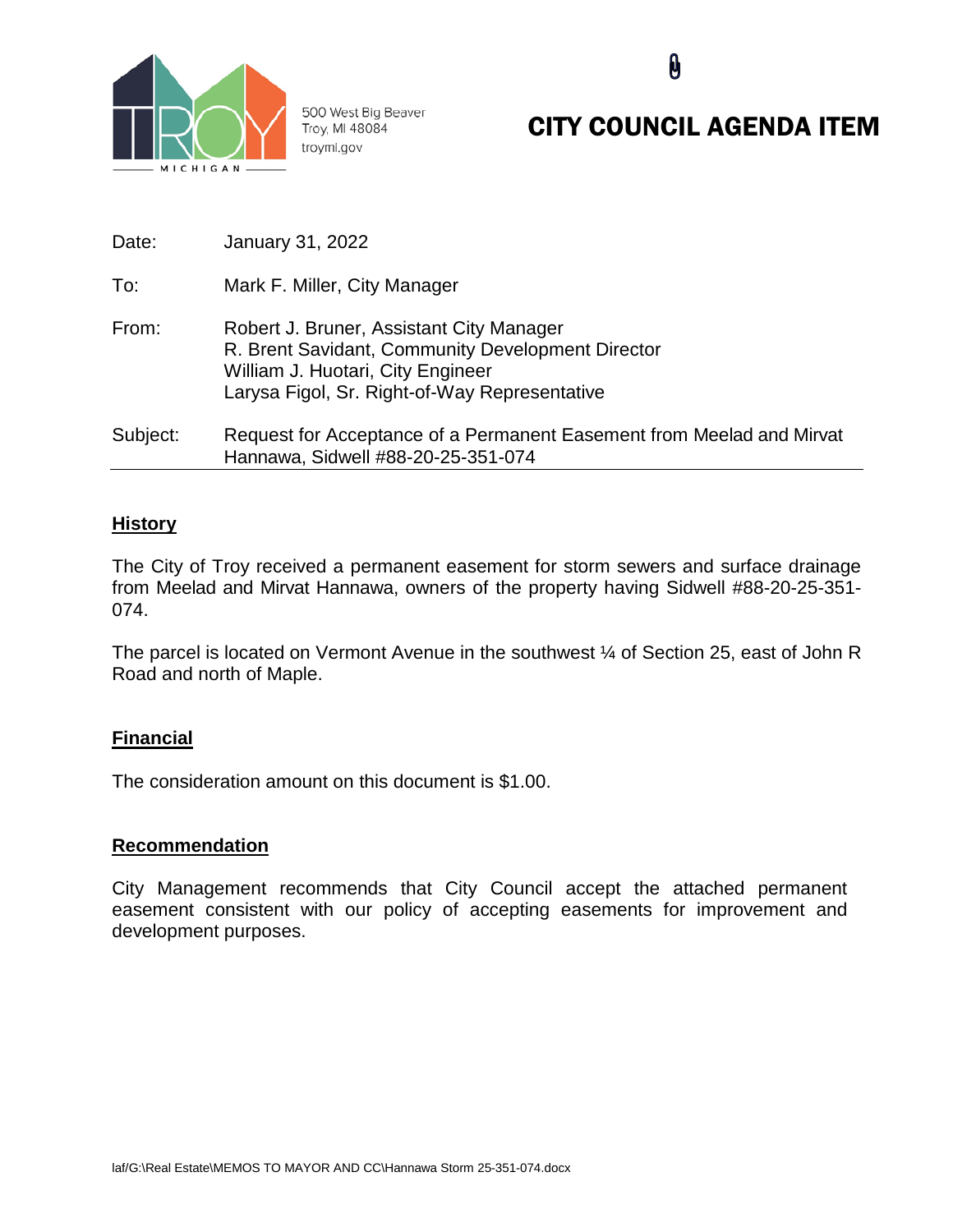

Map Scale: 1= 428



Note: The information provided by this application has been compiled from recorded deeds, plats, tax maps, surveys, and other public records and data. It is not a legally recorded map survey. Users of this data are hereby notified that the source Created: January 31, 2022 **information represented should be consulted for verification**.